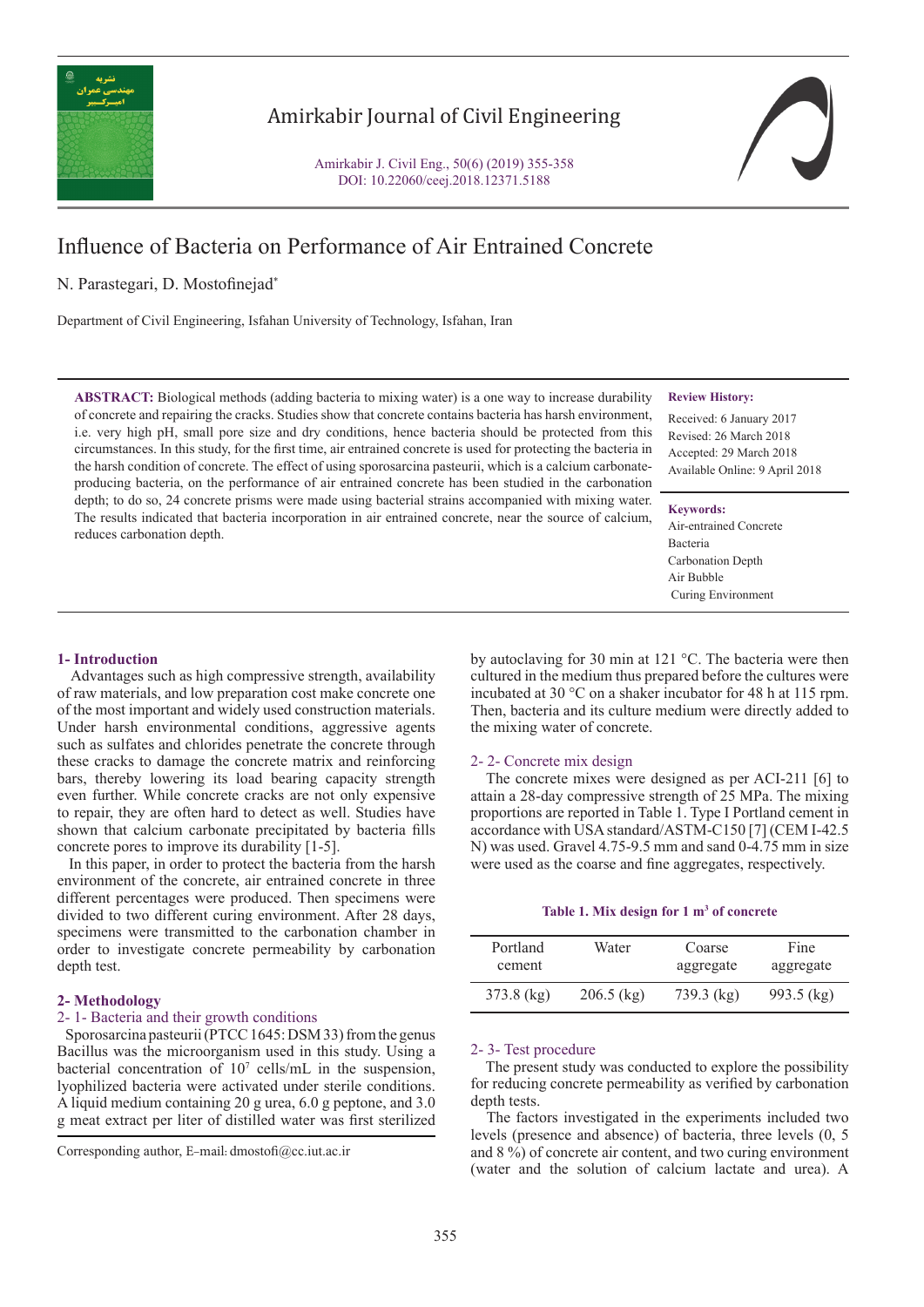fractional factorial split plot design was adopted as the experimental design. Based on this design, six mix designs with different levels of bacteria and air content were prepared and the specimens cast were divided into two groups to be exposed to the different curing environments. After 28 days, specimens were transmitted to carbonation chamber for 4 weeks.

#### 2- 4- Carbonation depth

 If carbon dioxide penetrates into the concrete through its surface, it will react with the alkaline component of the cement paste to reduce its pH value to about 9. Reduction in alkalinity leads to the corrosion of reinforcing bars [8]. In order to determine carbonation depth, the phenolphthalein was used as the indicator. Briefly, the specimens, once cured, were kept for a period of 4 weeks in a sealed chamber containing 3-5% carbon dioxide at a relative humidity of 60-70% according to RILEM standard [9]. They were then removed from the chamber and split in the same way as they would for the tensile splitting test. The indicator was immediately sprayed on the split surface. The non-carbonated parts of the specimen would be distinguished by a change of color to purple after 24 h while the carbonated parts would exhibit no change in color. Six points on the two edges of the carbonated part were selected and the average depth of carbonation (mm) was determined.

## 2- 5- Scanning electron microscopy (SEM)

 Microstructural analysis was carried out in order to investigate the performance of bacteria near the air voids in long term. Samples with 10 mm dimension were taken from treated and control specimens to compare their microstructures. First, the samples were dried in oven at 110 °C for 24 hours, then coated with a thin layer of gold.

#### **3- Results and Discussion**

 After four weeks, the specimens were extracted from the carbonation chamber and their carbonation depth were measured.

 According to previous studies, the existence of air voids in concrete makes changes in its durability characteristics. The optimum percentage of air voids in air-entrained concrete is between 3-6% of cement weight. In general, air voids in concrete have reduced its carbonation depth and specimens with 5% air voids have less carbonation depth than air entrained concrete with 8% air voids. In fact, air voids reduce the permeability of concrete and increase its resistance against of carbon dioxide gas penetration.

 Based on statistical analysis, the addition of bacteria alone is not significant because the difference in the carbonation depth of specimens containing bacteria and non-bacterial samples is negligible (5%). Actually, the interaction of the bacterial with other factors clearly shows the effect of bacteria in carbonation depth.

 SEM figures show that calcium carbonate precipitated in specimens with air voids, fills some voids. Because in control specimen air voids can be easily seen while in bacterial lower number of voids could be seen. In fact, bacteria house in air voids and precipitate calcium carbonate. After a while, some of air voids fill with the crystals of calcite.

 The Interaction effect between bacteria and air content shows that in bacterial specimens by increasing air voids,

carbonation depth decreased. Adding bacteria in specimens with 8% air voids, 45 % decrease carbonation depth. It may be suggested that bacteria settled in air voids and the air entrained protected them against the dry and alkaline concrete environment.

 The interaction effect of bacteria and curing environment shows adding bacteria decreased carbonation depth in specimens cured in calcium lactate and urea. This may be explained by the fact that calcium carbonate precipitation by bacteria increased when source of calcium is near that so the performance of concrete increased.

#### **4- Conclusions**

 In this paper in order to investigate the performance of bacteria on air-entrained concrete, a few specimens with specific percentage of sporosarcina pasteurii and different percentage of air voids, were cast. Moreover, the performance of bacteria was investigated in two different curing media. After curing period (28 days), the specimens transmitted to carbonation chamber for 4 weeks, after the measurement of the carbonation depth, the following results were obtained:

- 1. Carbonation depth of air-entrained concrete is less than normal concrete and the lowest carbonation depth is observed in air-entrained concrete with 5% air voids.
- 2. Adding bacteria to Air-entrained concrete with 8% air voids, 45% decreases resulted in its carbonation depth. Actually the optimum percent of using air voids in order to surviving bacteria from harsh environment in concrete is 8%.
- 3. In control specimens (without bacteria), the carbonation depth was increased by curing in calcium lactate and urea as a result of that this curing environment has acidic properties which increase carbonation depth.
- 4. In bacterial specimens, curing in calcium lactate and urea decreases carbonation depth because it provides a rich calcium source for bacteria to precipitate more calcium carbonate in order to fill the pores in concrete.

#### **References**

- [1]Y.Ç. Erşan, F.B. Da Silva, N. Boon, W. Verstraete, N. De Belie, Screening of bacteria and concrete compatible protection materials, Construction and Building Materials, 88 (2015) 196-203.
- [2]H.M. Jonkers, A. Thijssen, Bacteria mediated remediation of concrete structures, in: Proceedings of the second international symposium on service life design for infrastructures. Delft, The Netherlands, 2010, pp. 833- 840.
- [3]H.M. Jonkers, A. Thijssen, G. Muyzer, O. Copuroglu, E. Schlangen, Application of bacteria as self-healing agent for the development of sustainable concrete, Ecological Engineering, 36(2) (2010) 230-235.
- [4]F. Nosouhian, Mostofinejad, D., and Hasheminejad, H., Influence of biodeposition treatment on concrete durability in a sulphate environment, biosystems engineering, 133 (2015) 141-152.